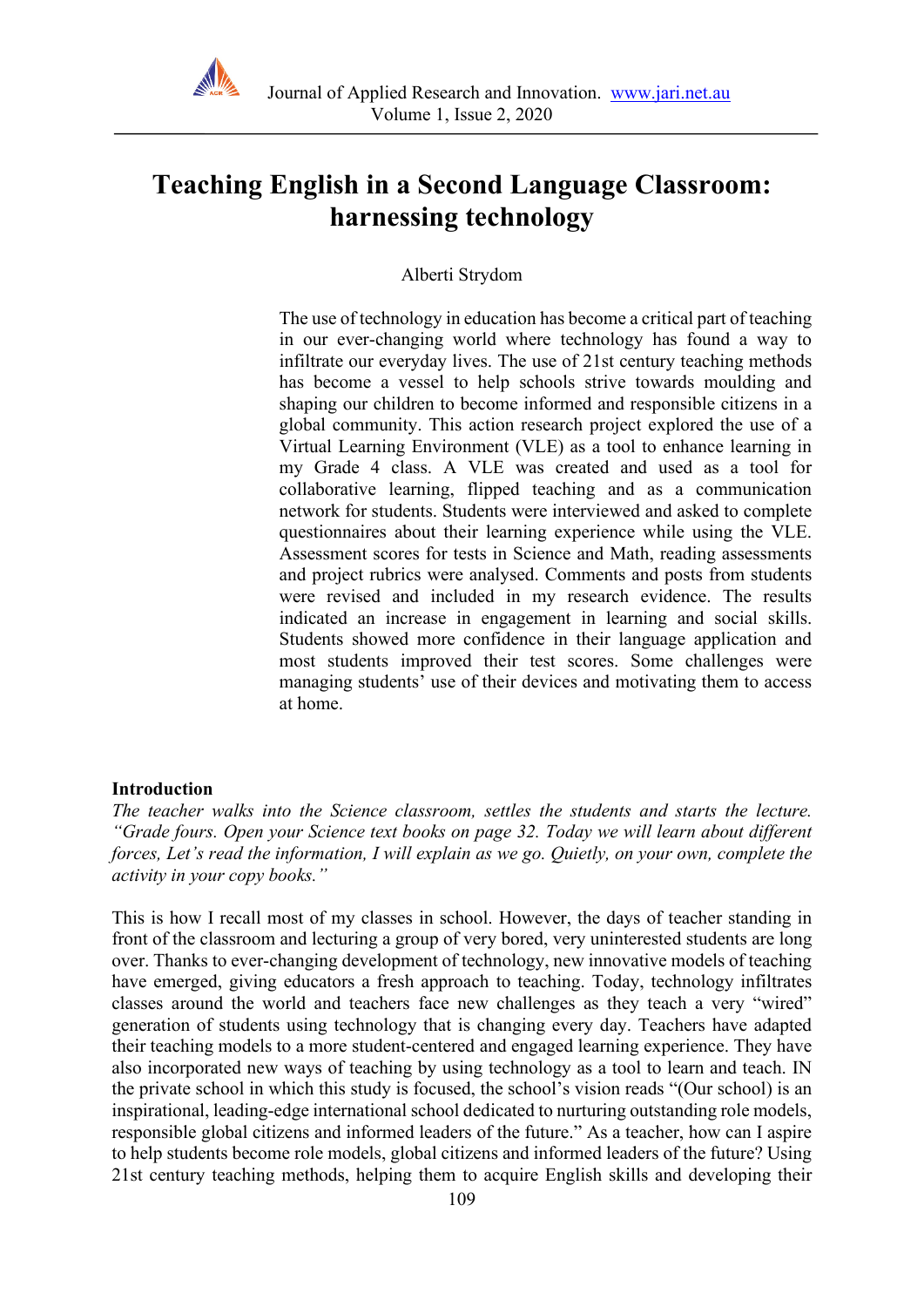

social skills surely seemed like a good place to start. This article reports on an ongoing action research project undertaken in my Grade 4 class to study and document the effect of using a Virtual Learning Environment (VLE) as a tool to improve English language acquisition and communication skills as well as motivate students to engage in their own learning.

Guiding the action research are two key questions:

- 1. Could VLE's be a tool to develop better acquisition in English as a written and spoken language? and
- 2. If students benefit from Collaborative learning, how could using a VLE as a cooperative structure effect ESL students' development socially and academically?

## **Pedagogy of Technology Integration**

It is the aim of the Private School to be able to engage students in an exploratory learning experiences designed to stimulate thinking. Technology has allowed us to access millions of resources and tools to enhance our teaching and make the learning experience more beneficial for our students. However, it is acknowledged that the degree of success teachers have in using technology for instruction depends, in part, on their ability to explore the relationship between teaching strategies (ie the pedagogy) and technology itself. Through the course of this action research the concept of a number of key pedagogical practices were identified as a vehicle to enhance both teaching practice and also student learning. They include:

## **1. Virtual Learning Environments (VLE)**

A VLE defined as an online space that is set up by the teacher to provide students access to learning materials (Dillenbourg, Schneider, & Synteta, 2002). Students are able to access and correspond with other members of the class. Teachers can upload information, pose questions, create assignments, assess and post comments on submitted work , make announcements and more. Students are also able to comment and post, as the teacher allows them, making them active members in a virtual world.

As education institutions engage with the blossoming array of software opportunities for teachers, to be identified as a VLE, there are some key features including:

- A virtual learning environment is a designed information space.
- A virtual learning environment is a social space: educational interactions occur in the environment, turning spaces into places.
- The virtual space is explicitly represented: the representation of this information/social space can vary from text to 3D immersive worlds.
- Students are not only active, but also actors: they co-construct the virtual space.
- Virtual learning environments are not restricted to distance education: they also enrich classroom activities.
- Virtual learning environments integrate heterogeneous technologies and multiple pedagogical approaches.
- Most virtual environments overlap with physical environments. *(*Dillenbourg, et. al, 2007, pp.3-4)

Creating VLE's opens up a whole new world for teaching models to develop, learners to be actively involved in the learning process, while building on language and socio-emotional skills.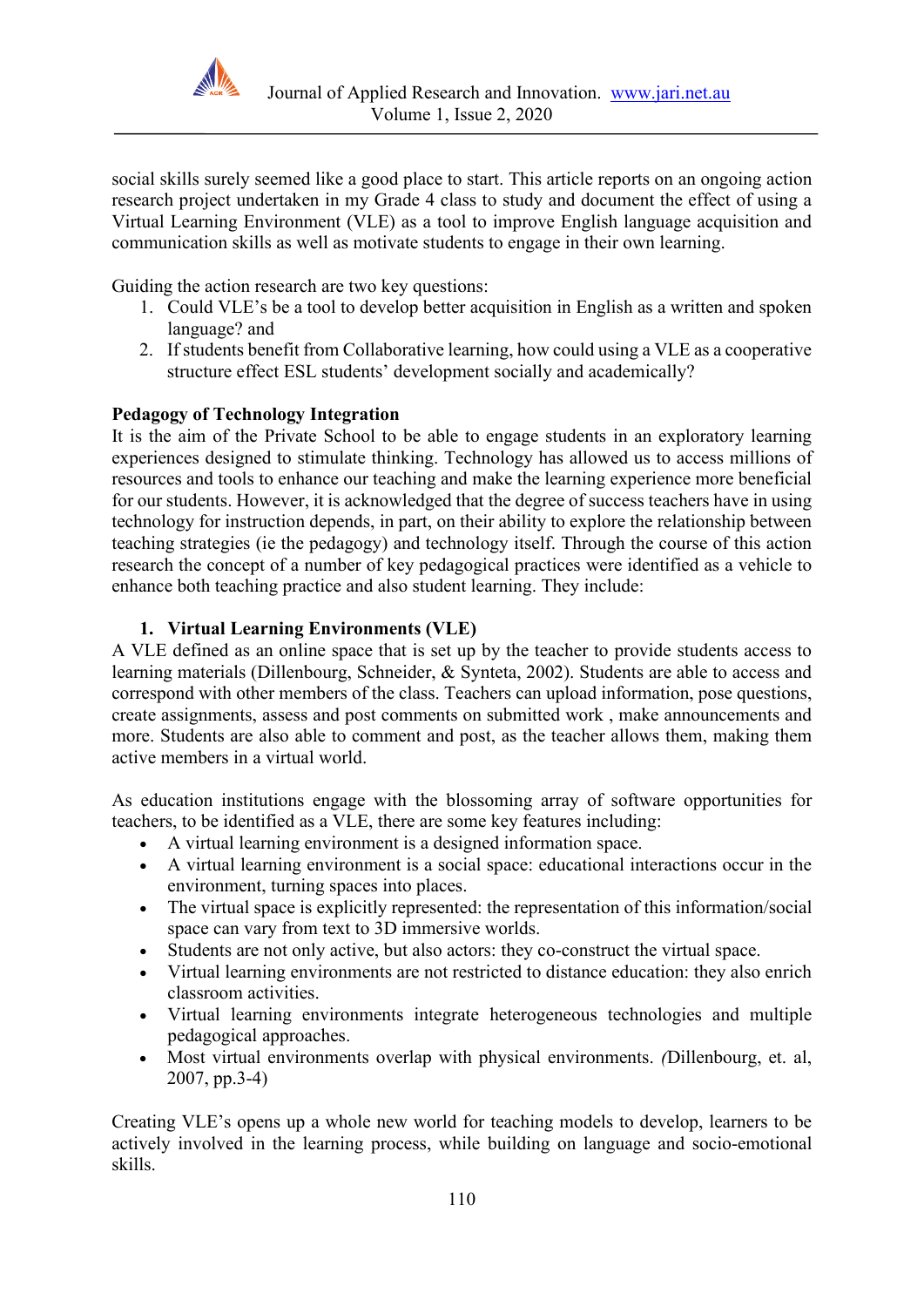

# **2. Flipped classroom**

Making 21st century skills part of the classroom and learning experience has enabled teachers to come up with creative and innovative ideas for using technology in their teaching approaches. One of these teaching models being flipped classroom, a tool used to build prior knowledge, create discussion forums and making contact time in lessons an active learning experience (Bishop & Verleger, 2013). By setting up a VLE , this model can come to life. This enables students to work with the content during the lesson other than just acquiring the knowledge and having to practice application outside of the classroom. Finkle (2012) in his article, Flipping the Script, states:

"Rather than stand up in front of the classroom, teachers sent their respective students home with videos of themselves lecturing. And rather than assigning traditional homework, work that most students could get tripped up on if they are not sure about a certain topic, the teachers gave students time in class, with their close supervision and help, to put their learning into practice." (Finkle, 2012).

Students find this approach to learning much more enjoyable. In a study conducted by Love, Hodge, Grandgennet & Swift (2014) two teaching models were compared: flipped classroom and traditional lecturing. Their focus was on a sophomore- level linear algebra course which mathematics, computer science and engineering majors. They reported that the average score in the exam for the flipped classroom students was significantly greater than that of the traditional lecture students. They go on to say that the majority of flipped classroom students showed to have a positive experience with this model as it creates the opportunity for contact time to consist of group discussions and hands-on activities rather than just taking in information. These students also had more confidence to share ideas in the classroom as they have had previous discussions with peers online. Only 21% of the traditional lecture students said that they had an enjoyable learning experience. They found that students from the the flipped classroom section, contributed significantly towards the development of a social network for students, making their learning much more enjoyable.

Spending more time on practicing skills in our lessons is the aim, where teachers can give immediate feedback while learning is taking place. The U.S. Department of Education conducted its own meta-analysis of distance learning, and found there was no difference in being lectured at in a classroom versus through a computer screen at home (Freeman, Eddy, McDonough, Smith, Okoroafor, Jordt, & Wenderoth, 2014). So, Freeman et al. (2014) says: "If you're going to get lectured at, you might as well be at home in bunny slippers."

The flipped classroom method is only one of the ways in which virtual learning environments can be used to conquer the barriers of time and space.

#### **3. Time Place and Space**

"Who of you would like to climb into a portal and be anywhere you'd like to be in an instant? Who of you would like to be a time traveller?" These questions were asked to my students when I introduced our own Virtual Home to them. Creating a VLE affords for time, place and space no longer to be a barrier to learning as it opens up endless possibilities. Azuma (1997) identifies three characteristics that are integral to an augmented reality interface. Firstly, it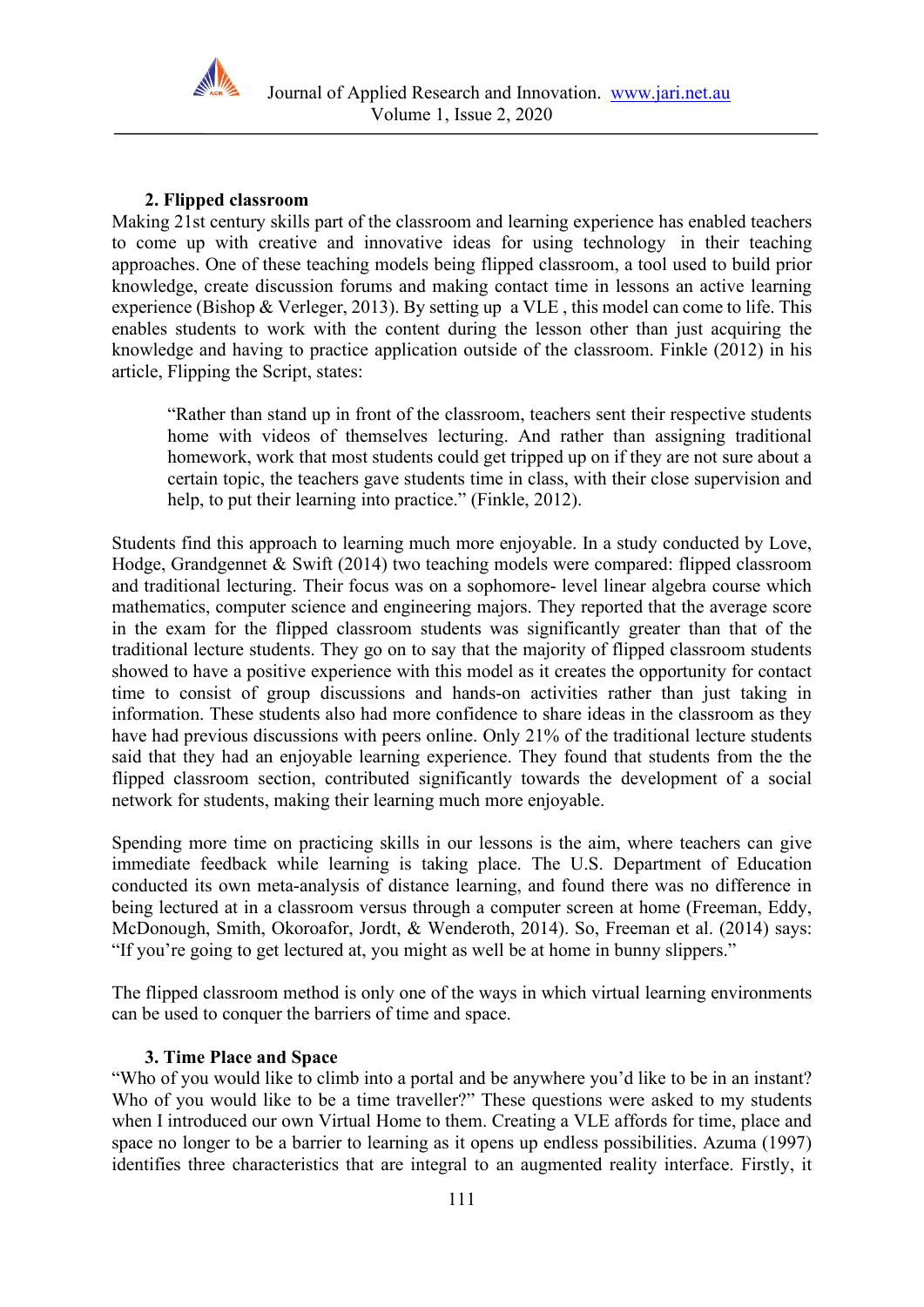

combines the real and the virtual. Secondly, it is interactive in real time. Third, it is registered in three dimensions.

In their article, Pan, Cheok, Yang, Zhu & Shi (2006) explored the educational uses of a VLE. Based on virtual reality techniques, learning may take place as follows: History students can learn about ancient Rome by walking its streets, visiting its buildings, and interacting with its people. Biology students can learn about anatomy of the human heart through adventures inside the human body. "The range of worlds that people can explore, and experience is unlimited, ranging from factual to fantasy, set in the past, present, or future. In the virtual community, learners can model, act and express anything they want as long as the system provides the tool." (Pan et al, 2006, p.22). They go on to say that precision of knowledge visualization for learning materials and realistic social interaction among learners are two critical technical factors for building VLE's.

#### **4. Socio-Emotional Advantages**

A great amount of research has been done on Collaborative Learning (CL), highlighting the social and emotional benefits it brings. Gokhale (1995) defines CL as follows, "The term 'collaborative learning' refers to an instruction method in which students at various performance levels work together in small groups toward a common goal. The students are responsible for one another's learning as well as their own. Thus, the success of one student helps other students to be successful." Gokhale's research on the advantages of CL revealed not only better understanding but also social and emotional benefits. He stated that students' open-ended responses revealed that a more relaxed atmosphere made problem-solving easy, that learning was fun, that there was greater responsibility for them and the group and that they were able to make new friends (Gokhale, 1995). This lead me to believe that VLE's can share the social and emotional benefits of CL as it allows for social interaction among students. They can work collaboratively, share goals, support peers, give feedback and motivate each other. And when students work together in such a supportive, relaxed and fun learning environment, then surely it should help them gain confidence in their ESL practice.

#### **5. The ESL Student**

Researchers have explored the benefits of cooperative learning in the English as a Second Language (ESL) classroom. Zibelius defines CL within the language classroom. "For language learning contexts, CL is within-class grouping of students, usually of differing levels of language proficiency, who learn to work together on specific tasks or projects in such a way that all students in the group benefit from the interactive experience." (Zibelius, 2014, p.45) VLE's can share the benefits of cooperative learning as it allows for these practices to take place. This allows ESL learners to gain more confidence while practicing their language skills, learn from and support peers and apply thinking skills in a collaborative manner.

Furthermore, in a study on technology integration it was concluded that "From the examples we can see VLE for education meet the common demands. And VLE supported by virtual reality, as an effective means to update teaching material and innovate teaching methods, will reflect the newest achievement in education field." *(*Pan et al. 2005, p.27)

#### **Why a focus on VLE in my Classroom?**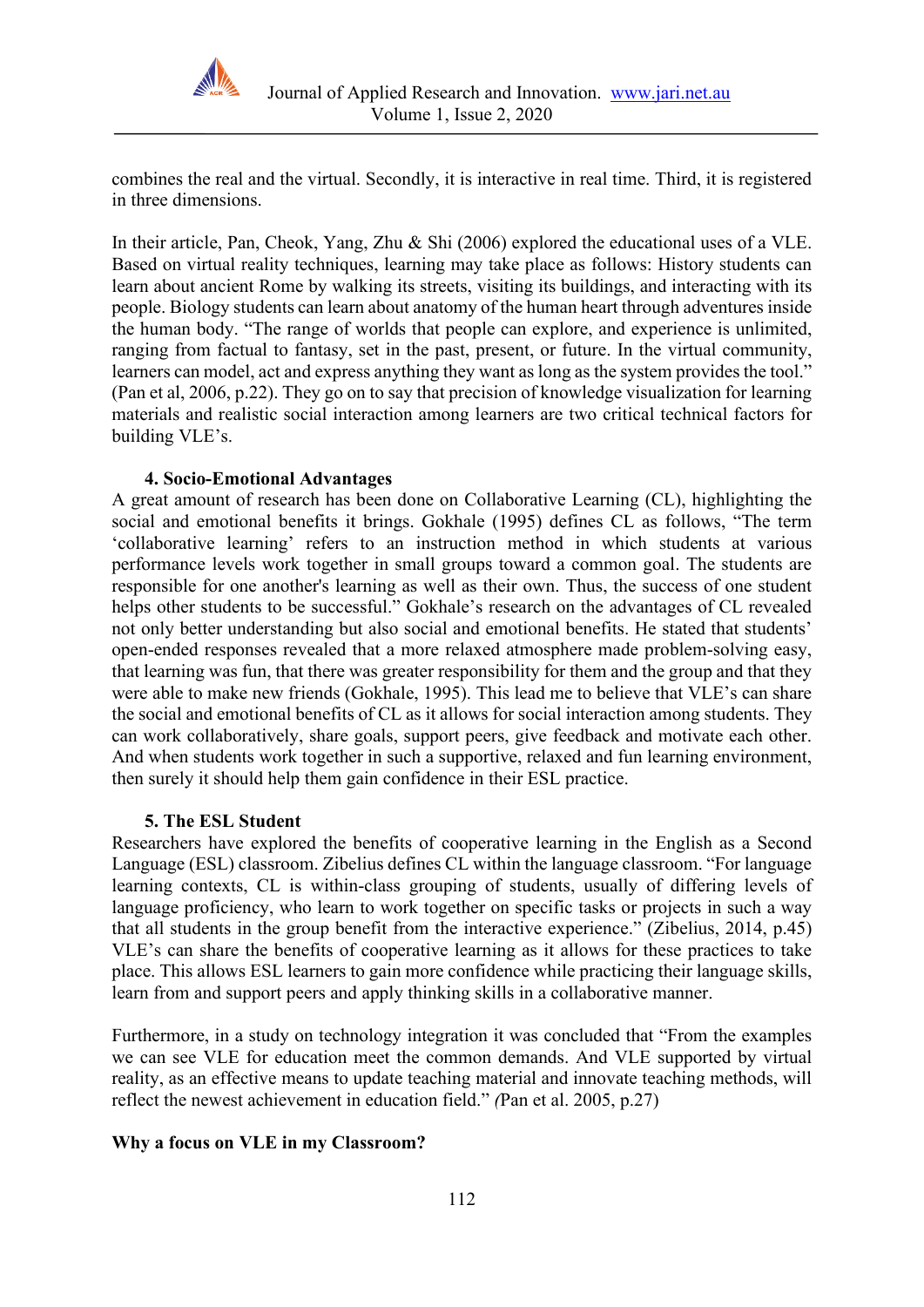

Given the research highlighted above the opportunity to take the research and trial it within the confines of my own classroom has enhanced my understanding of student learning.

Integrating technology with all subjects through the use of a VLE sounded promising to the learning experience of my 26 English as a Second Language (ESL) students. Our school consists mostly of ESL learners as it is situated in the UAE, where Arabic is the official spoken language and I believed that giving them an opportunity to use and practice English would be to their advantage. Could VLE's be a tool to develop better acquisition in English as a written and spoken language? This question arose as I realised that my students might not get enough practice applying their language skills as they seldomly use English other than at school. The VLE lended the opportunity of not just being accessed in school, but also anywhere they found themselves.

I realised that I would have to do some learning of my own if I wanted to set up an effective VLE for my students. From the articles that I read, staff development courses that I had attended as well as examples set by my colleagues, I realised that there was a gap in my own computer literacy skills and that this was an area that needed some attention. If I wanted to integrate technology effectively in my teaching practice, I had to ask colleagues for advice, get support from the school's IT team and explore, try and practice using these tools before introducing it to my students.

The focal school catered for all technological needs, having a wide range of online resources as well as in-school internet access. Our IT team was very supportive, giving me a few tutorials on how to use the programs. I learned from colleagues, who suggested I use Google Classroom. I tried, failed and tried again. I was determined to succeed in my aim to enrich my students' learning experience through fun and engaging learning, develop their language and communication skills and help them to take responsibility and think about their own learning.

How would I create an effective VLE for my students to cater for all of these aims? With my knowledge about the success I have had with the application of Collaborative Learning (CL) in my class, I asked myself the following: If students benefit from CL, how could using a VLE as a cooperative structure effect ESL students' development socially and academically? Consequently, I decided to trial my beliefs by setting up a VLE for my class, using it as a CL tool and study the effects it had on the development of my students' language application, communication skills and engagement in their own learning practices.

My study was conducted throughout the third term of school, April and May 2017, focusing on Google Classroom as a VLE for my Grade 4 students. Other digital spaces were also used: Kahoot, for quizzes and puzzles, Everyday Mathematics, Raz Kids (an online reading program), Skype, Class Dojo (a class management system), Youtube and Espresso (used for online tutorials and activities in all subjects).

I have 26 students in my class, of which 12 boys and 14 girls. Although they are ESL learners, these learners are all at different levels of language acquisition. I have identified three levels based on their language skills: More Capable, Capable and Less Capable. My research was based on how well these students would respond to a VLE focusing on their development of language skills, interaction with peers, building confidence to use English and their willingness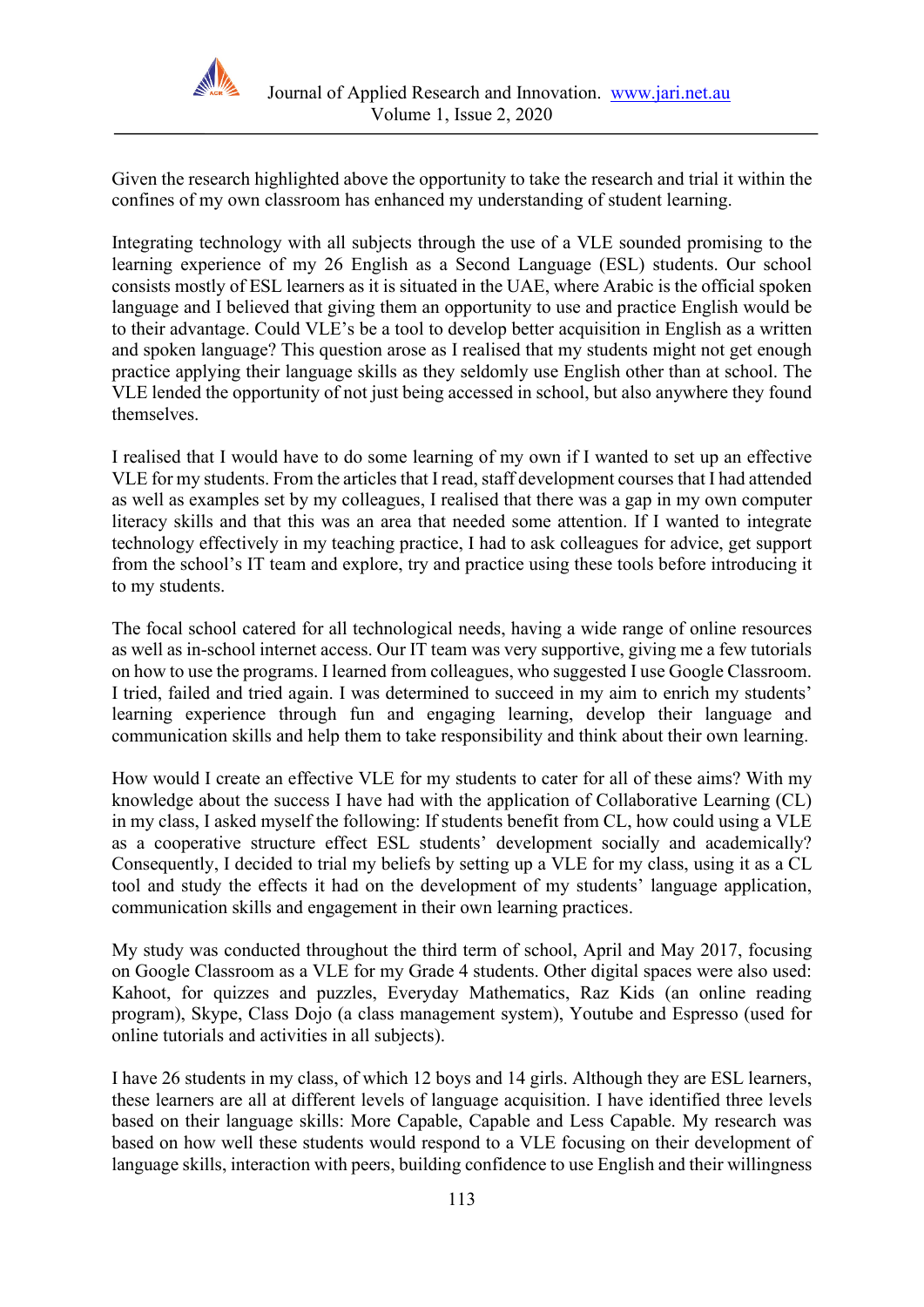

to learn. After six weeks, I sent out a questionnaire where students had to answer yes/no questions as well as write open responses. Some of these were conducted orally where I asked students questions face to face. Data was also collected within the six weeks of the study. Students were given short online quizzes to show their understanding. I reviewed a number of questions and assignments that were posted on our VLE as well as comments and responses they received. Assessment scores were later analysed from project assessment rubrics, reading and writing assessments and compared to that of previous terms to gain insight in academic performance.

I selected and interviewed six students about their personal experiences of Google Classroom specifically. The responses collected through these interviews would give me a clear insight to their attitude towards learning, the use of VLE's and some personal experiences they might have had.

I interviewed three other teachers in our school as they have been using Google Classroom with their students for a longer period of time. I asked them to write down any interesting experiences that they might have had with students using their VLE.

Mostly, the experience was very positive and I had various opportunities to explore and adapt practice as I continued my action research. However, not all students were confident in their use of technology, creating some barriers in their online responses. I realised that it would be difficult to credit VLE's for all progress made in learning as this was not the only teaching method taking place in my class, which is why I decided to compare results from previous terms, where VLE's were not used, with that of this term. I also found that I had to monitor their "homework" every day as not all the students accessed the VLE when at home. However, it has been a very enriching learning experience for me and I will continue to share and work towards our school's vision.

# **My VLE Story**

Motivated to work towards our school's vision, my goal was to create a virtual home, where class members could explore resources, share ideas and take part in discussions within a virtual, but safe learning community. I had to think carefully and creatively of how I would introduce this new learning space to my students.

"Who of you would like to climb into a portal and be anywhere you'd like to be in an instant? Who of you would like to be a time traveller?" These questions were asked to my students when I introduced our own virtual home to them. Students were equally excited and confused with our new Google Classroom. It took a whole school week to get parents' approval, students logged in and the first assignment to be accessed by all students. I started off with simple activities where they could comment and respond to questions like; What is your favorite food?; If you could visit any place in the world, where would it be and why? and what makes our class a fun class to be in? Students responded slowly at first. I modeled examples in class, showing them what other members see on their computer screens and what a good comment or response looked like. As a class, we formulated criteria for comments and responsible use of technology. I rewarded them for participation on class Dojo and shared some of what we learned with parents. This caused all of the students to write some response, even if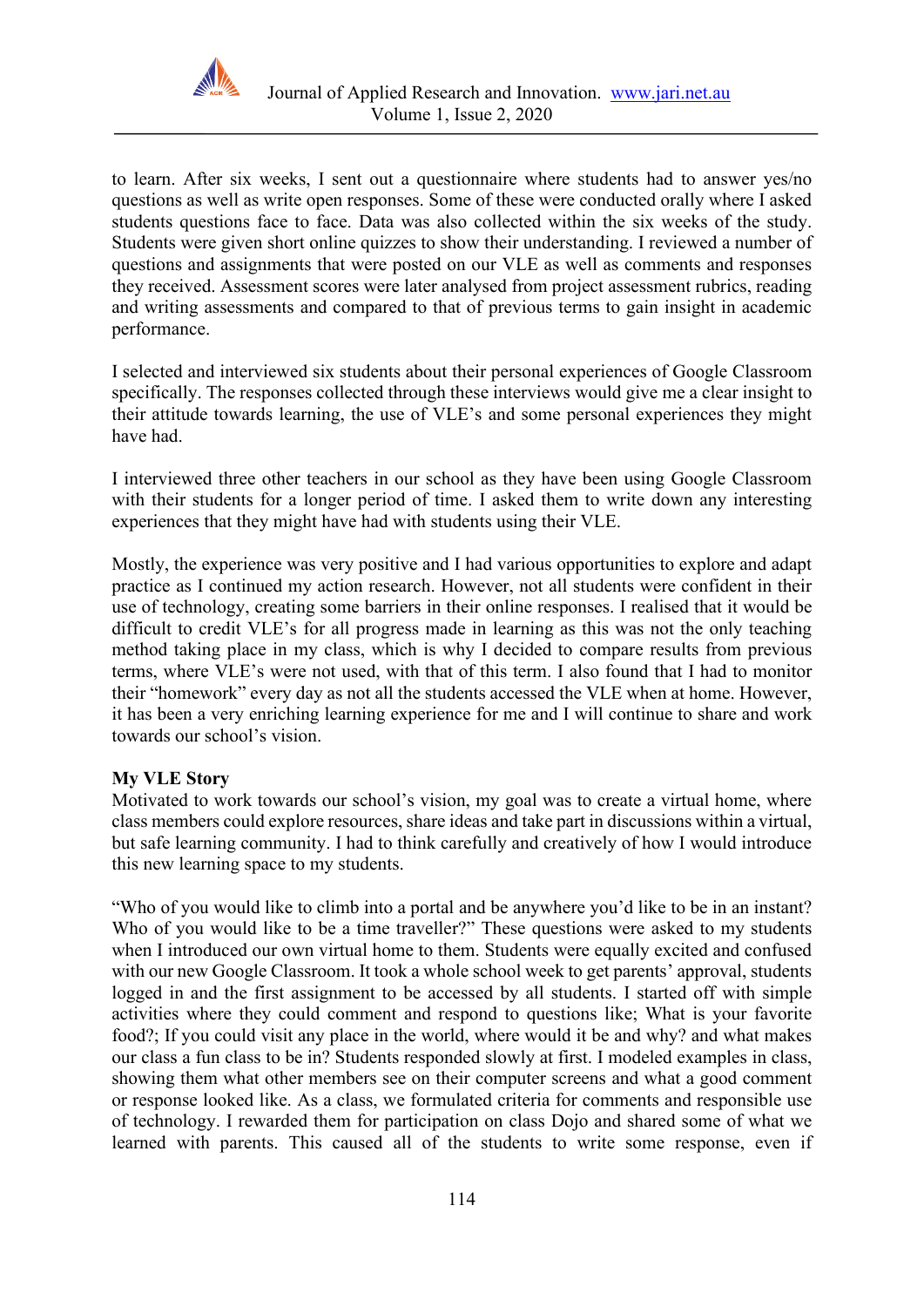

grammatically incorrect. It was amazing to see how some more capable students supported less capable students with their comments, giving extra hope for a successful outcome to my study.

Now that students were on board, I could start with my flipped classroom teaching approach. I posted videos from Youtube and links to Espresso videos to help them access and understand calculation of area and perimeter even before we started this model in Mathematics. I posted links for online Math games and activities on Everyday Mathematics as well as editable homework worksheets through Google Documents. By the time I had to explain these terms and calculations in class, 6 students were already able and willing to act as Math tutors for my lesson. For Science, I posted a video about forces and motion from Science Fusion, which explained key terms and vocabulary. I also added links to interactive activities and video tutorials on Espresso and reading material on Raz Kids, which included comprehension quizzes. When students were asked to comment and write about their observations in class, 12 students were able to apply these terms and coach a partner during a class activity, meaning that 24 of the 26 students could apply the knowledge without teacher's help, leaving me to support 2 students instead of lecturing the whole class. I continued to upload questions and resources and I realised that students' comments changed from comments like "Ms. I watched the video," to "That is amazing! I want to try that experiment in class. Can we, Miss. Alberti?" Overall, students had a better picture of what they were learning, before topics were even started. They were also more willing to engage in activities as class activities could now be more hands-on and they appeared to be more confident while doing so. I also noted some students, watching videos again, referring to worksheets they have completed and commenting on other students' work while they were busy with the activities in class.

Where in the previous terms I had to spend one or two lessons on background knowledge, vocabulary and terminology, I was now able to utilise those periods for engaging activities. Where in previous terms, most students struggled to use scientific terms correctly, I had students who could recall and apply those terms in class activities. Some more capable students were also able to comment on why we were learning these concepts, boosting their critical thinking and language skills alike. A colleague states, "I think the students who use the site regularly have learned to communicate better. They are engaged in their own learning and proud of their achievements."

In the questionnaire, students were asked whether they liked learning through videos. 35% of them said yes. 35% of them said that they liked when the teacher explained the steps in the classroom and 30% said that they liked the combination. Although most of them preferred me showing them the steps, I noted that they were able to understand steps in math much quicker than before. "I like watching colorful videos because it helps me to understand the work when teacher shows us," one student commented. Another answered, "I like learning on Google Classroom. I like reading the comments and watching the videos. It is fun." They were also asked if they liked learning through videos and activities before they were introduced to the topics in class. 68% answered that they fully agree, where only 7% said that they don't agree and that topics should be introduced in class for the first time.

The obstacles of physical time and space were overcome. In our themed unit, *Children Around the World*, our class had the privilege of studying my home country, South Africa. I wanted them to experience what South Africa really is and not just what the media makes it out to be.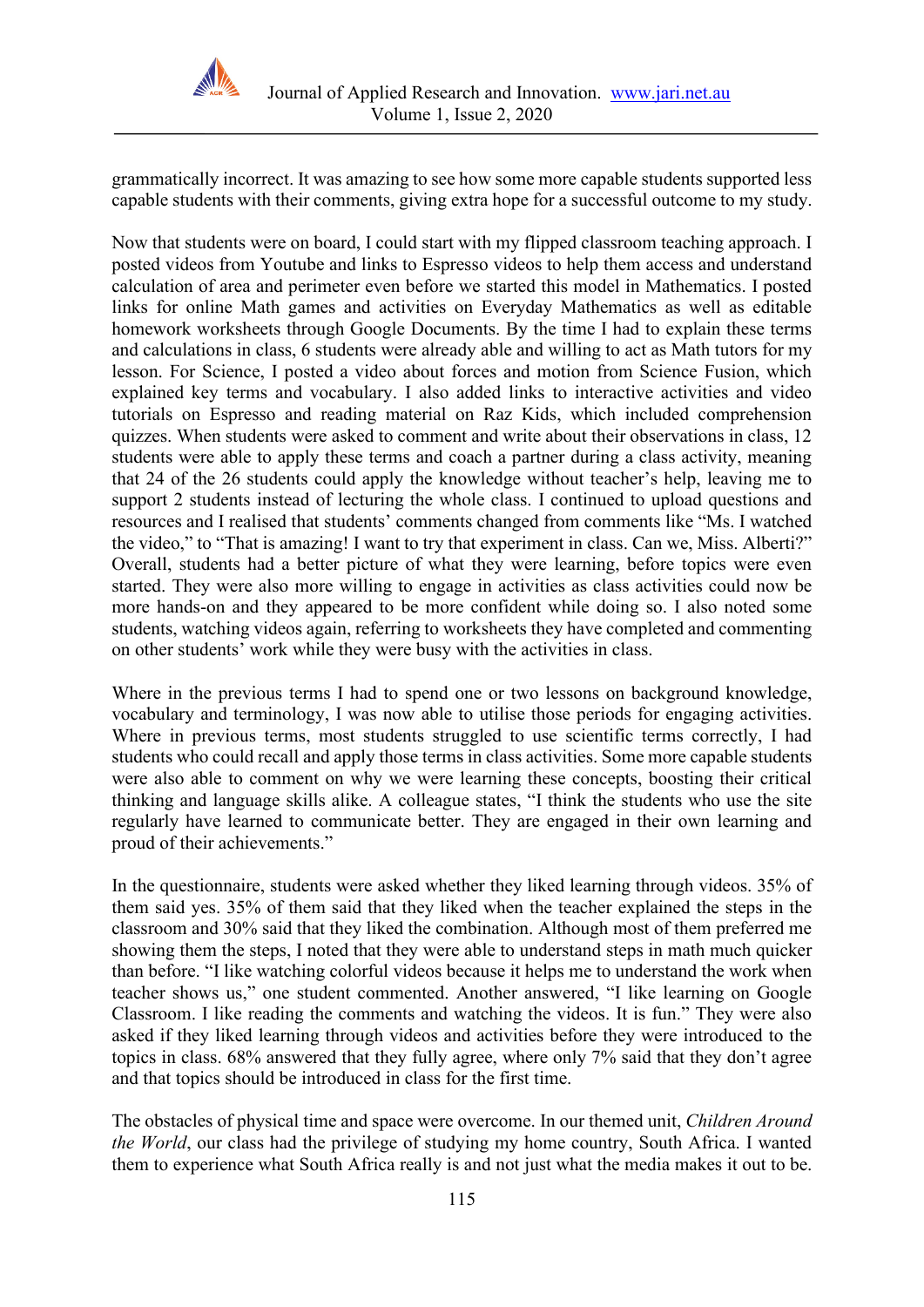

Apart from posting a research project where students could share information on Google Classroom, I arranged with some South African teachers to help me with setting up an interview with my class and some of their students. Their school did not have internet access, so we recorded videos of our questions and sent it to them. They replied with their own video responses. These were all uploaded on our VLE and students were able to comment on what they have learned from these students. I arranged for a Skype interview with a few kids from the block in my old home town. My students could experience what their school uniforms looked like, what their home looks like and even meet their dog. They could talk and ask questions, and even ask to clarify some answers, by asking more questions like, "What is biltong?" 100% of the students answered that this learning experience made South Africa more real to them. "It was nice speaking to children from South Africa. I want to visit that country now," answered one of my students. Even though my students were not physically in South Africa, in their minds and imaginations they were.

Google Classroom allowed students to access information at school and at home. They were able to share ideas, videos, websites and pictures with each other, whether they were at home, at school or visiting family over the weekend. 98% of students responded that they liked the fact that they could access the "classroom" anywhere and made doing homework a lot easier. One student mentioned that his sister, who is in grade 5, enjoyed doing the activities with him. I allowed her access to our class and everyone welcomed her to our virtual community. Parents joined in by sending me extra videos and online games that I could share with the class. Now learning was not only taking place in my class, but I had the family learning and talking about what we were learning about in class!

Cooperative learning was made easy through the use of Google Classroom as a structure. In our integrated unit about forces and motion, students explored buoyancy and gravity as forces. This was integrated with Social Studies by doing a research project about traditional historic Emirati boats, what they were made of, used for and how their design affected their speed and ability to float. In groups, students were asked to create a presentation on powerpoint to present their ideas to the class. It was clear what was expected of students as the criteria was posted on Google Classroom as a reminder throughout the duration of the project. Each member had a specific responsibility that only that member was allowed to complete, giving the group a sense of interdependence. They completed the powerpoints and shared it on google classroom. Other teams could then comment and make suggestions before the team would present. These comments contained very positive feedback and it was a pleasure to see how teams were supporting each other. Peer assessments were done within the group through a rubric posted on Google Classroom, where again the feedback given was extremely positive. Many reasons were given throughout the class for students to be proud of their work and themselves.

On the first day of school in term one, two very shy girls walked into my classroom, hardly being able to answer when I asked their names. When I asked questions in class, they would shy away. Using cooperative learning strategies, increased their confidence, and with the help of our VLE, these students gained even more. The one girl commented on every single question that was posted, doing so in sentences and using terms she had learned in the unit. She even motivated others by commenting, "Good job," or "Well done." The other girl asked me questions while completing activities at home. In some cases, I replied by telling her I would help her the next day. I knew exactly what to support her with, targeting my instruction to her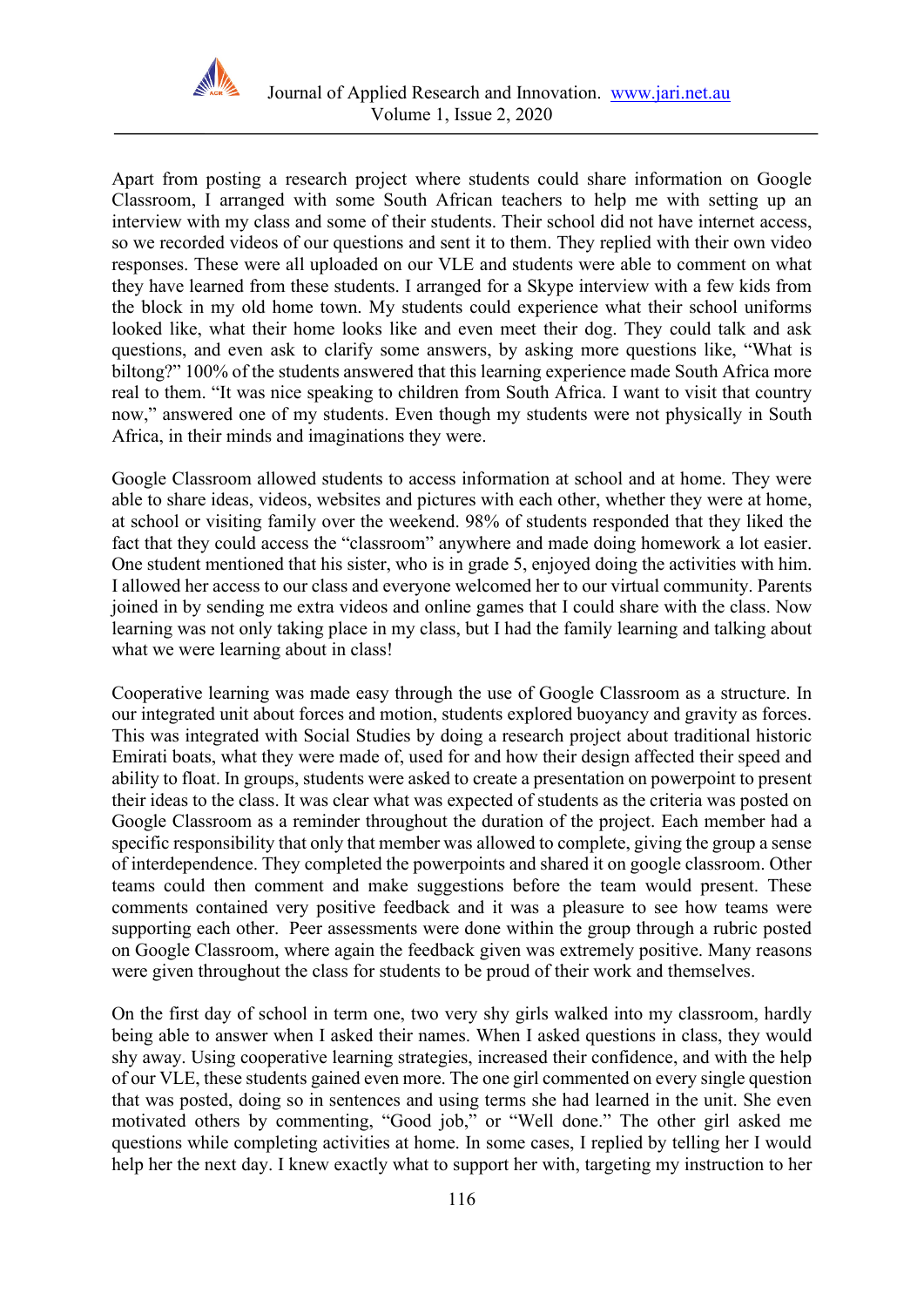

needs. Both of these girls had their hands high up when I asked questions around our essential question closer to the end of the term, delivering their responses with confidence and using vocabulary learned in the unit. "We need to do experiments to see if our hypotheses was right," the one girl responded These are two examples of how our VLE helped students gain confidence in their own language use and social skills out of many. I was not surprised to learn after analysis of formative assessments that remarkable progress was made by most students during the third term.

The analysis of end of unit results in English and Maths was affirming. In English reading, diagnostic tests were compiled at the beginning of the school year. At the beginning of the second term, another assessment was done assessing reading fluency and comprehension. 61% of the students showed progress in their reading. At the end of term 3 they were tested once again and 73% of the students showed significant progress, 22% more than in the previous term. Unsupported writing assessments showed that students improved in language conventions, ideas and structure, with an overall progress of 23% opposed to the 17% in term 2. In the two Math units that were completed during this term, pre- and post-unit tests were conducted, and performance compared. In both these units students showed greater progress than in previous terms. An average progress of 38% was made in term 1 and 2, where an average of 49% progress was made in term 3.

I do realise that the use of VLE alone cannot be credited for all the progress that was made, but I believe firmly that it played a significant role.

Some challenges that my colleagues and I agreed on was that all the students in our class were not equally motivated to log in to Google Classroom at home. "Some of our students only used class time, which meant they could not benefit from it as much as we would have liked. It took quite a lot of management to get students logged in regularly, but once they were, they showed great participation while interacting with the content and other members of the class," commented one colleague. Another colleague added, "We need to get parents more involved in their children's learning at home, even if it just means checking if they log in to Google Classroom." Some also mentioned that for some students, having their devices with them, turned out to be a distraction and firm rules about the use of the device had to be put in place.

To answer the key questions as stated earlier; Could VLE's be a tool to develop better acquisition in English as a written and spoken language? Yes, evidence of progress made in language skills in my classroom surely proves that it can. If students benefit from Collaborative learning, how could using a VLE as a cooperative structure effect ESL student socially and academically? The evidence collected certainly lead me to believe the following: 1) Most students benefited from the use of a VLE as it broke the barriers of time and space; 2) Students gained confidence in communication skills and social interaction; 3) Most students improved their language skills as well as language application in other subjects; Students enjoyed the virtual community that created a sense of belonging and interdependence; 5) Most students were engaged in the learning process in all subjects and had fun while learning.

The outcome proved to deliver positive results, helping me to understand just a little more about how my students learn.